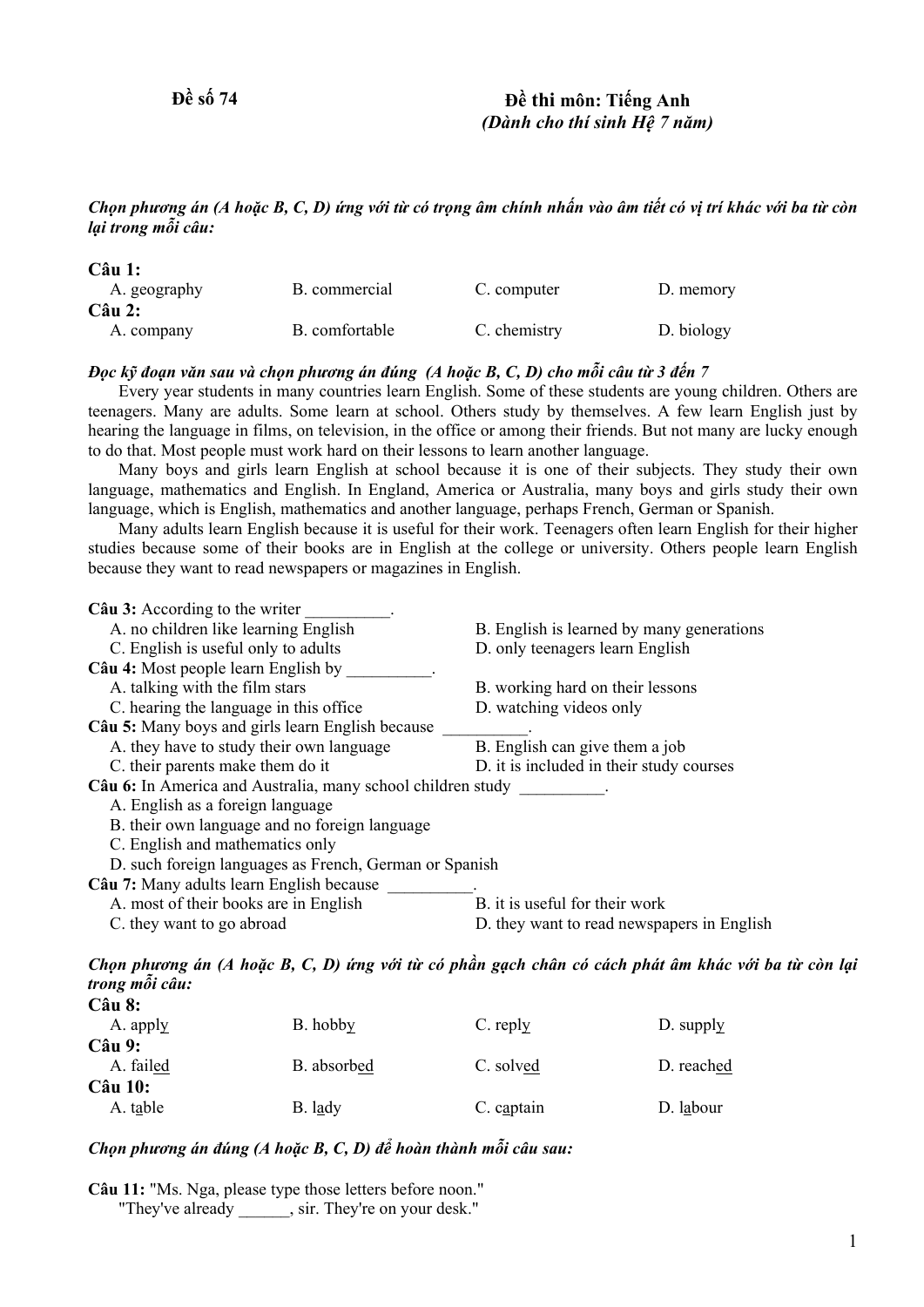A. typed B. been typed C. being typed D. been being typed Câu 12: The glass is made \_\_\_\_\_\_ sand. A. of B. in C. from D. at **Câu 13:** The headmaster disapproved\_\_\_\_\_ his behaviour. A. with B. by C. on D. of **Câu 14:** She'd rather watch television, <br>A. didn't she <br>B. wouldn't she A. didn't she B. wouldn't she C. hadn't she D. doesn't she **Câu 15:** "Where's Loan?" - "She \_\_\_\_\_\_\_" A. is in her room studying B. in her room is studying C. studies in her room D. has in her room studied **Câu 16:** The policeman \_\_\_\_\_\_\_ me the way to the station. A. told B. said C. explained D. directed **Câu 17:** He was offered the job $\frac{1}{\text{B}}$  he had no experience.<br>A even though  $\frac{1}{\text{B}}$  despite  $\frac{1}{\text{C}}$  w A. even though B. despite C. while D. however **Câu 18:** The new shopping centre is big. It's advertised as a place you can find just about anything you might want to buy. A. where B. which C. in where D. in that **Câu 19:** A small stone struck the windshield while we down the gravel road. A drive B. were driving C. had driven A. drive B. were driving C. had driven D. had been driving **Câu 20:** I have always wanted to visit Paris, \_\_\_\_\_\_ of France. A. is the capital B. which the capital is C. that is the capital D. the capital **Câu 21:** He's even worse than his sister maths. A. at B. with C. in D. for **Câu 22:** He arrived at the hotel with only luggage. A. a little B. a few C. few D. little **Câu 23:** Please call the doctor if the victim is hurt. A. bad B. serious C. badly D. accidentally **Câu 24:** "Is this the address to you want the package sent?" A. where B. that C. which D. whom **Câu 25:** Don't make noise. My mother \_\_\_\_\_\_\_ with her friends. A. is talking B. was talking C. talks D. talked **Câu 26:** I've lived near the airport for so long that I've got to the noise of the planes. A. familiar B. known C. used D. custom Câu 27: His parents never allowed him A. to smoking B. smoking B. smoking C. smoked D. to smoke **Câu 28:** If only he\_\_\_\_\_ accept some help with the work instead of trying to do it alone! A. will B. may C. would D. were **Câu 29:** Let your name  $\frac{ }{ }$  in the sheet of paper.<br>A. to be written B. be written A. to be written B. be written C. write D. being written **Câu 30:** By the time Alfonso finally graduated from high school, he seven different schools because his parents moved frequently. A. attended B. was attending C. had attended D. had been attending Câu 31: The shop opposite my house sells a variety of \_\_\_\_\_\_. A. objects B. purchases C. goods D. productions **Câu 32:** They all day swimming and sunbathing at the beach. A. passed B. used C. spent D. occupied **Câu 33:** We didn't the station in time to catch the train. A. get B. reach C. arrive D. make **Câu 34:** I was born in Scotland but I\_\_\_\_\_ in Northern Ireland. A. grew up B. grow up B. grow up C. am growing up D. would grow up **Câu 35:** In Vietnam, children start school at the age of six. A. kindergarten B. secondary C. nursery D. primary

#### Chọn phương án (A hoặc B, C, D) ứng với câu có nghĩa gần nhất với mỗi câu cho sẵn sau đây: **Câu 36:** She started learning English ten years ago.

- C. She has started learning English for ten years. D. She has learnt English for ten years.
- A. She has not learnt English before. B. She has learnt English since ten years.
	-